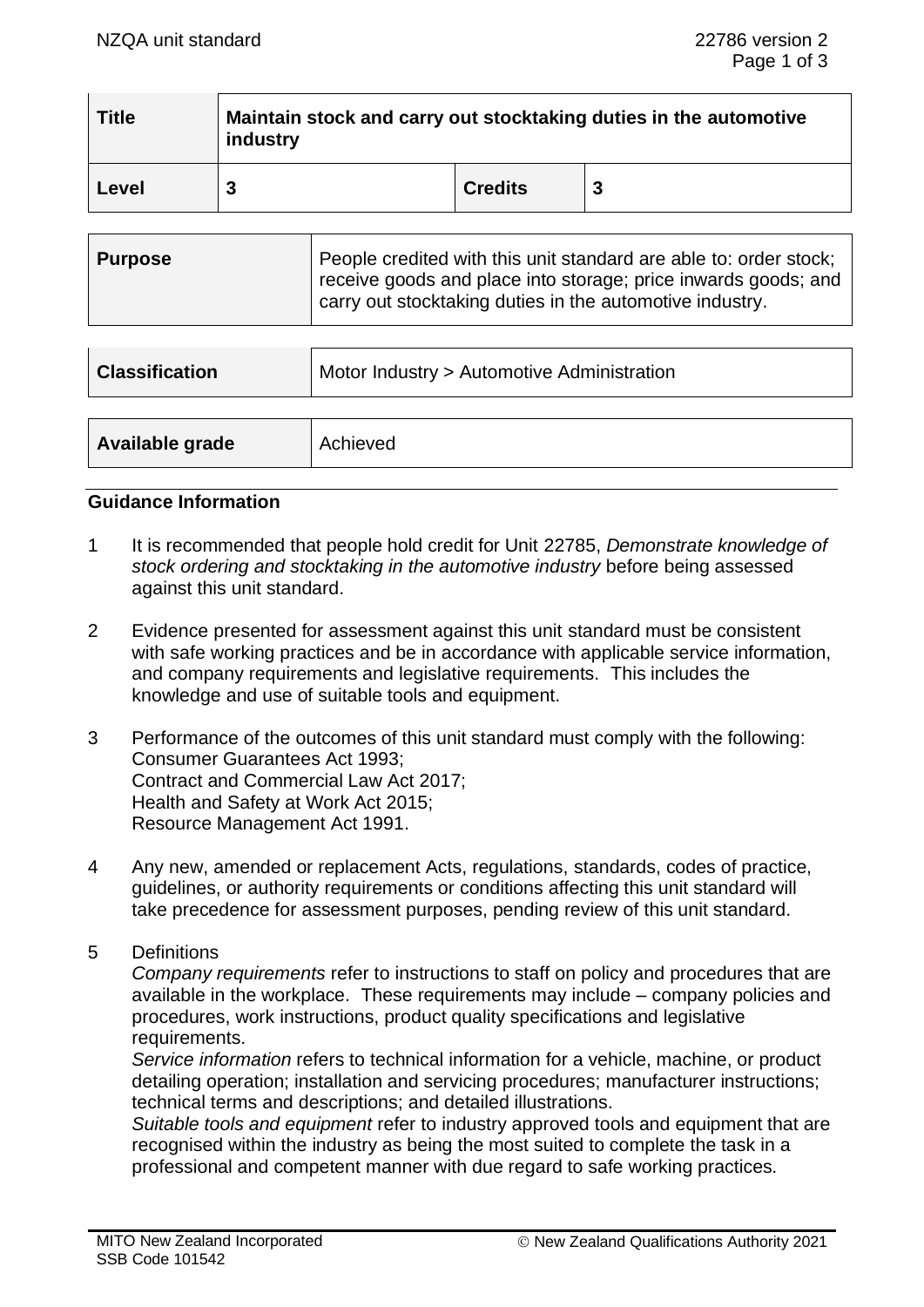# **Outcomes and performance criteria**

# **Outcome 1**

Order stock in the automotive industry.

## **Performance criteria**

- 1.1 Information is collated to ensure accurate ordering of stock.
	- Range sales history, lost sales, seasonal selling trends, stock level, stock type, quantity required, source of supply.
- 1.2 Parts supplier is identified that best suits the needs of the company and the customer, and parts are ordered.
	- Range lead time, price, quality, minimum order quantity, freight costs.

# **Outcome 2**

Receive goods and place into storage in the automotive industry.

## **Performance criteria**

- 2.1 It is checked that the goods delivered correspond to those detailed on the packing slip and the purchase order, and any disparities are reported to the supervisor.
- 2.2 The condition of the goods supplied is checked before signing any carrier documentation, and any damage reported to the carrier and/or the supervisor.
- 2.3 The goods are placed into the designated storage location.
- 2.4 The stock records are adjusted to reflect the new stock level.

Range one of – computer records, manual records,

2.5 Unwanted packaging is disposed of.

## **Outcome 3**

Price inwards goods in the automotive industry.

# **Performance criteria**

- 3.1 The current price list for inward goods is obtained from the supervisor or supplier.
- 3.2 The company pricing structure is verified with the supervisor.

Range retail, trade.